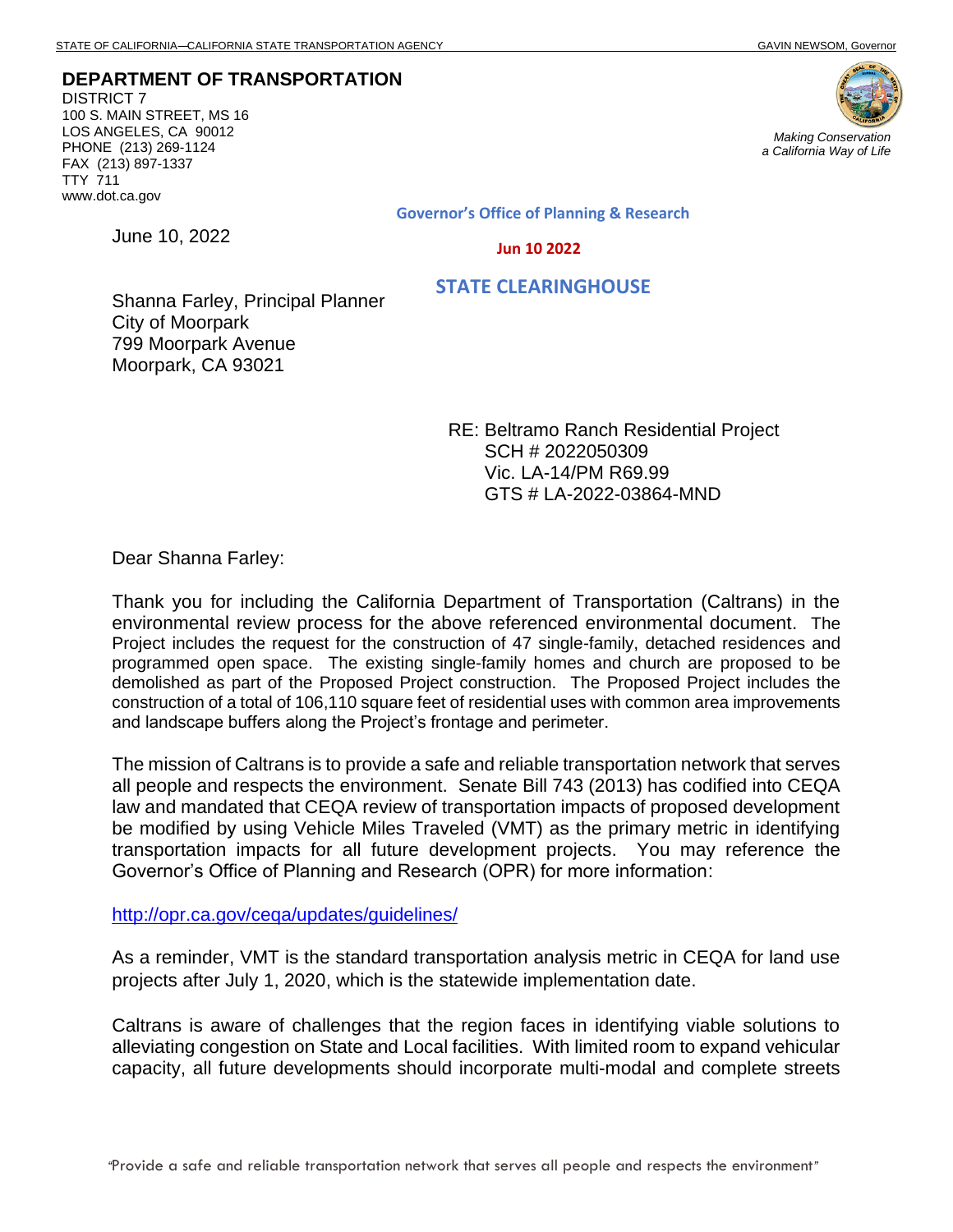Shanna Farley June 10, 2022 Page 2 of 3

> transportation elements that will actively promote alternatives to car use and better manage existing parking assets. Prioritizing and allocating space to efficient modes of travel such as bicycling and public transit can allow streets to transport more people in a fixed amount of right-of-way.

> Caltrans supports the implementation of complete streets and pedestrian safety measures such as road diets and other traffic calming measures. Please note the Federal Highway Administration (FHWA) recognizes the road diet treatment as a proven safety countermeasure, and the cost of a road diet can be significantly reduced if implemented in tandem with routine street resurfacing. Overall, the environmental report should ensure all modes are served well by planning and development activities. This includes reducing single occupancy vehicle trips, ensuring safety, reducing vehicle miles traveled, supporting accessibility, and reducing greenhouse gas emissions.

> Caltrans' comments is based on the Revised Traffic and Circulation Study, prepared on June 1, 2022. This study should be incorporated and updated in the MND Appendix I accordingly before MND approval.

> Based on the Ventura County Transportation Model (VCTM), the TCS utilized data for the various Traffic Analysis Zones (TAZs) that are contiguous to the Project site. The TAZlevel daily VMT per capita for the Project was determined to be 17.26 miles per capita. The 17.26 impact threshold was determined as it is 15% below the Citywide average of 20.31. The Citywide average daily VMT per capita was determined to be 20.31 miles. The Project's estimated VMT was determined to be 16.93 miles per capita. Impacts regarding Project VMT would therefore be less than significant.

> A queue analysis was conducted to determine if there is adequate spacing between the adjacent intersection for left and right turn movement at the Los Angeles Avenue and nearby intersections/Driveway. The queuing analysis found that there is insufficient storage space for the eastbound left-turn movement at Los Angeles Avenue/Maureen Lane Intersection during the AM peak hour period. The left-turn lane should be extended by restriping it to provide 145 feet of left-turn storage to accommodate the left-turn movement. The existing storage provided for right-turns was determined to be sufficient.

> Please be reminded that any work performed within the State Right-of-way will require an Encroachment Permit from Caltrans. Any modifications to State facilities must meet all mandatory design standard and specifications.

> As a reminder, any transportation of heavy construction equipment and/or materials which requires use of oversized-transport vehicles on State highways will need a Caltrans transportation permit. We recommend large size truck trips be limited to off-peak commute periods.